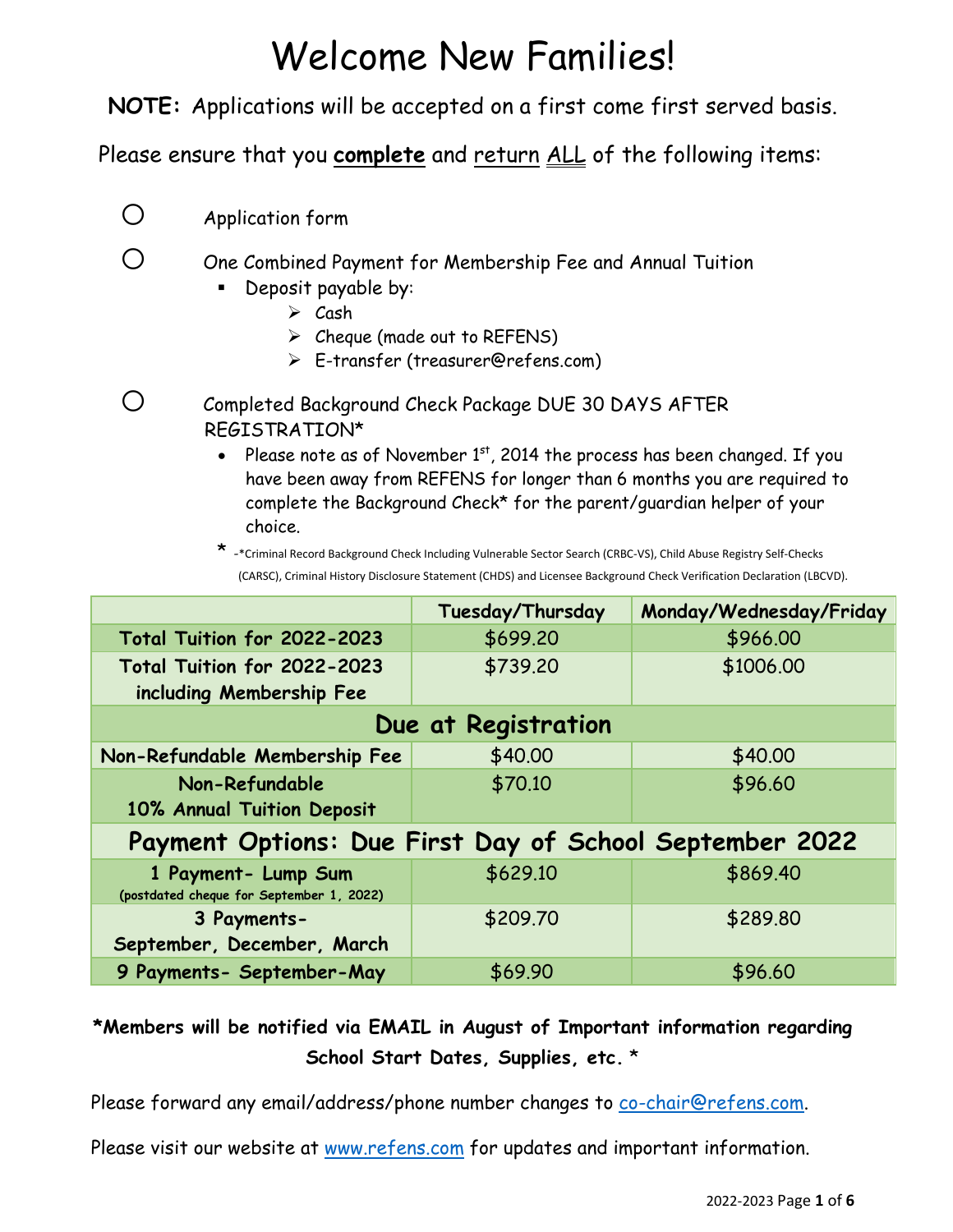## **UPCOMING EVENTS:**

**Open House/Meet the Teacher: Wednesday January 26<sup>th</sup> @ 6:30pm held virtually. Please** join to hear about the program, meet the teacher, ask questions about registration & see what the classroom looks like.

To join the Open House/Meet the Teacher: Copy and paste the link below into your web browser

[https://teams.microsoft.com/l/meetup](https://teams.microsoft.com/l/meetup-join/19%3ameeting_YzgyNTNjY2EtOTc1Ni00Y2I0LWI5ZGYtYTg1YjM0NjQwMmEw%40thread.v2/0?context=%7b%22Tid%22%3a%220989062b-c204-4e84-b91f-405e921ac507%22%2c%22Oid%22%3a%22ed0435a0-9db6-44e2-ab71-c895aced09ab%22%7d)[join/19%3ameeting\\_YzgyNTNjY2EtOTc1Ni00Y2I0LWI5ZGYtYTg1YjM0NjQwMmEw%40threa](https://teams.microsoft.com/l/meetup-join/19%3ameeting_YzgyNTNjY2EtOTc1Ni00Y2I0LWI5ZGYtYTg1YjM0NjQwMmEw%40thread.v2/0?context=%7b%22Tid%22%3a%220989062b-c204-4e84-b91f-405e921ac507%22%2c%22Oid%22%3a%22ed0435a0-9db6-44e2-ab71-c895aced09ab%22%7d) [d.v2/0?context=%7b%22Tid%22%3a%220989062b-c204-4e84-b91f-](https://teams.microsoft.com/l/meetup-join/19%3ameeting_YzgyNTNjY2EtOTc1Ni00Y2I0LWI5ZGYtYTg1YjM0NjQwMmEw%40thread.v2/0?context=%7b%22Tid%22%3a%220989062b-c204-4e84-b91f-405e921ac507%22%2c%22Oid%22%3a%22ed0435a0-9db6-44e2-ab71-c895aced09ab%22%7d)[405e921ac507%22%2c%22Oid%22%3a%22ed0435a0-9db6-44e2-ab71](https://teams.microsoft.com/l/meetup-join/19%3ameeting_YzgyNTNjY2EtOTc1Ni00Y2I0LWI5ZGYtYTg1YjM0NjQwMmEw%40thread.v2/0?context=%7b%22Tid%22%3a%220989062b-c204-4e84-b91f-405e921ac507%22%2c%22Oid%22%3a%22ed0435a0-9db6-44e2-ab71-c895aced09ab%22%7d) [c895aced09ab%22%7d](https://teams.microsoft.com/l/meetup-join/19%3ameeting_YzgyNTNjY2EtOTc1Ni00Y2I0LWI5ZGYtYTg1YjM0NjQwMmEw%40thread.v2/0?context=%7b%22Tid%22%3a%220989062b-c204-4e84-b91f-405e921ac507%22%2c%22Oid%22%3a%22ed0435a0-9db6-44e2-ab71-c895aced09ab%22%7d)

General Registration- Monday March 7<sup>th</sup> at 6:00 PM held virtually. As always, registration will take place on a first come, first serve basis. "Reserve your registration spot" will be activated online on the REFENS website Sunday March 6th @ 12:00 PM and deactivated on Monday March  $7^{th}$  @ 12:00PM, check the REFENS website on how to obtain your spot #. Access to the virtual meeting room will occur at 5:45PM and registration will begin promptly at 6:00PM. Please be prepared to email all documents to co-chair@refens.com and e-transfer (Non-Refundable Membership Fee & Non-Refundable 10% Annual Tuition Deposit) during the virtual meeting.

To join General Registration: Copy and paste the link below into your web browser

[https://teams.microsoft.com/l/meetup](https://teams.microsoft.com/l/meetup-join/19%3ameeting_MDgwMDE1ODItZjVjNi00YTY2LWIxOGUtMjIyZDYwNjUzYjgw%40thread.v2/0?context=%7b%22Tid%22%3a%220989062b-c204-4e84-b91f-405e921ac507%22%2c%22Oid%22%3a%22ed0435a0-9db6-44e2-ab71-c895aced09ab%22%7d)[join/19%3ameeting\\_MDgwMDE1ODItZjVjNi00YTY2LWIxOGUtMjIyZDYwNjUzYjgw%40threa](https://teams.microsoft.com/l/meetup-join/19%3ameeting_MDgwMDE1ODItZjVjNi00YTY2LWIxOGUtMjIyZDYwNjUzYjgw%40thread.v2/0?context=%7b%22Tid%22%3a%220989062b-c204-4e84-b91f-405e921ac507%22%2c%22Oid%22%3a%22ed0435a0-9db6-44e2-ab71-c895aced09ab%22%7d) [d.v2/0?context=%7b%22Tid%22%3a%220989062b-c204-4e84-b91f-](https://teams.microsoft.com/l/meetup-join/19%3ameeting_MDgwMDE1ODItZjVjNi00YTY2LWIxOGUtMjIyZDYwNjUzYjgw%40thread.v2/0?context=%7b%22Tid%22%3a%220989062b-c204-4e84-b91f-405e921ac507%22%2c%22Oid%22%3a%22ed0435a0-9db6-44e2-ab71-c895aced09ab%22%7d)[405e921ac507%22%2c%22Oid%22%3a%22ed0435a0-9db6-44e2-ab71](https://teams.microsoft.com/l/meetup-join/19%3ameeting_MDgwMDE1ODItZjVjNi00YTY2LWIxOGUtMjIyZDYwNjUzYjgw%40thread.v2/0?context=%7b%22Tid%22%3a%220989062b-c204-4e84-b91f-405e921ac507%22%2c%22Oid%22%3a%22ed0435a0-9db6-44e2-ab71-c895aced09ab%22%7d) [c895aced09ab%22%7d](https://teams.microsoft.com/l/meetup-join/19%3ameeting_MDgwMDE1ODItZjVjNi00YTY2LWIxOGUtMjIyZDYwNjUzYjgw%40thread.v2/0?context=%7b%22Tid%22%3a%220989062b-c204-4e84-b91f-405e921ac507%22%2c%22Oid%22%3a%22ed0435a0-9db6-44e2-ab71-c895aced09ab%22%7d)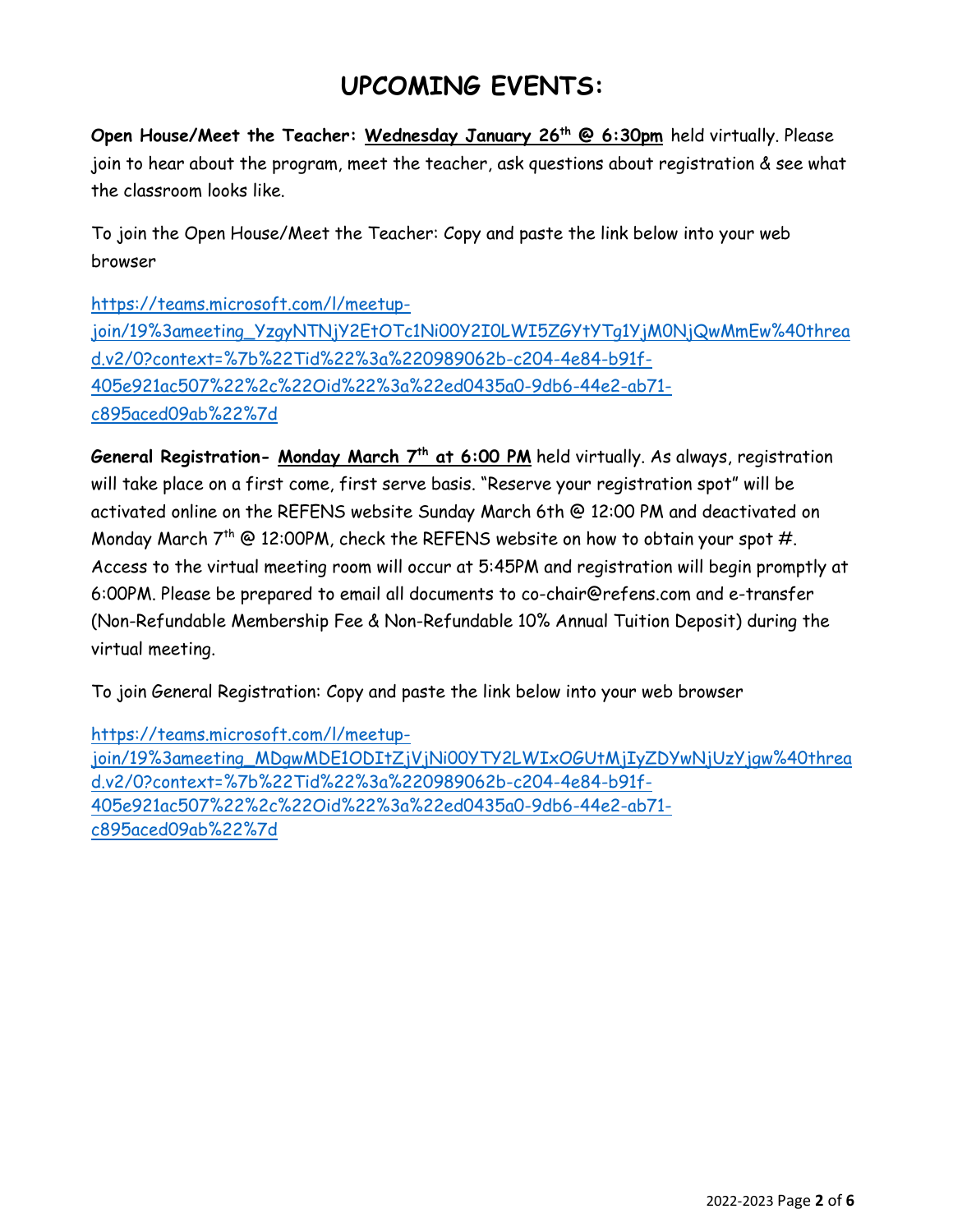# **UPCOMING EVENTS CONTINUED:**

**REFENS Annual General Meeting: Wednesday April 27th @ 6:30pm** held virtually. Please attend to find out how to hand in receipts or originals of your background checks and get firsthand information regarding REFENS. Nominations and voting for positions on the Board of Directors will also take place at this time. Please ensure you are present if you would like to be considered for one of these positions.

To join the AGM: Copy and paste the link below into your web browser:

[https://teams.microsoft.com/l/meetup](https://teams.microsoft.com/l/meetup-join/19%3ameeting_NmYyYzQ0ZDktNDcyNi00NzVhLWJjODQtNTg2ZjcxOTQ0YTQ5%40thread.v2/0?context=%7b%22Tid%22%3a%220989062b-c204-4e84-b91f-405e921ac507%22%2c%22Oid%22%3a%22ed0435a0-9db6-44e2-ab71-c895aced09ab%22%7d)[join/19%3ameeting\\_NmYyYzQ0ZDktNDcyNi00NzVhLWJjODQtNTg2ZjcxOTQ0YTQ5%40thr](https://teams.microsoft.com/l/meetup-join/19%3ameeting_NmYyYzQ0ZDktNDcyNi00NzVhLWJjODQtNTg2ZjcxOTQ0YTQ5%40thread.v2/0?context=%7b%22Tid%22%3a%220989062b-c204-4e84-b91f-405e921ac507%22%2c%22Oid%22%3a%22ed0435a0-9db6-44e2-ab71-c895aced09ab%22%7d) [ead.v2/0?context=%7b%22Tid%22%3a%220989062b-c204-4e84-b91f-](https://teams.microsoft.com/l/meetup-join/19%3ameeting_NmYyYzQ0ZDktNDcyNi00NzVhLWJjODQtNTg2ZjcxOTQ0YTQ5%40thread.v2/0?context=%7b%22Tid%22%3a%220989062b-c204-4e84-b91f-405e921ac507%22%2c%22Oid%22%3a%22ed0435a0-9db6-44e2-ab71-c895aced09ab%22%7d)[405e921ac507%22%2c%22Oid%22%3a%22ed0435a0-9db6-44e2-ab71](https://teams.microsoft.com/l/meetup-join/19%3ameeting_NmYyYzQ0ZDktNDcyNi00NzVhLWJjODQtNTg2ZjcxOTQ0YTQ5%40thread.v2/0?context=%7b%22Tid%22%3a%220989062b-c204-4e84-b91f-405e921ac507%22%2c%22Oid%22%3a%22ed0435a0-9db6-44e2-ab71-c895aced09ab%22%7d) [c895aced09ab%22%7d](https://teams.microsoft.com/l/meetup-join/19%3ameeting_NmYyYzQ0ZDktNDcyNi00NzVhLWJjODQtNTg2ZjcxOTQ0YTQ5%40thread.v2/0?context=%7b%22Tid%22%3a%220989062b-c204-4e84-b91f-405e921ac507%22%2c%22Oid%22%3a%22ed0435a0-9db6-44e2-ab71-c895aced09ab%22%7d)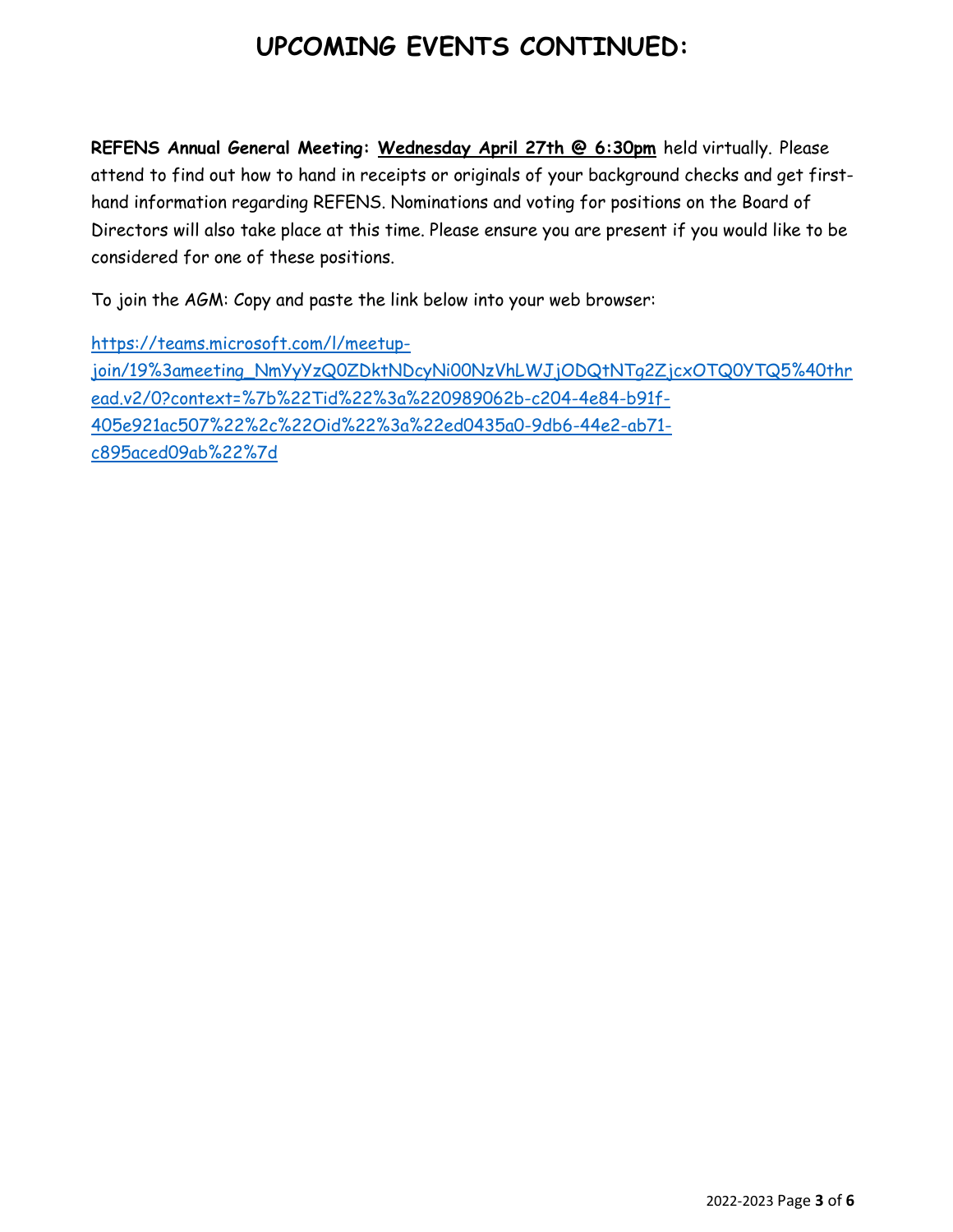### **RIVER EAST FRENCH EXPOSURE NURSERY SCHOOL General- APPLICATION FORM 2022/2023**

**(PLEASE PRINT)**

**CHILD'S INFORMATION** 

| (SURNAME)                                                                                                                                                            | (FIRST NAME) (MIDDLE NAME)                                                                                 |                                                                                                                       |  |  |  |
|----------------------------------------------------------------------------------------------------------------------------------------------------------------------|------------------------------------------------------------------------------------------------------------|-----------------------------------------------------------------------------------------------------------------------|--|--|--|
|                                                                                                                                                                      |                                                                                                            |                                                                                                                       |  |  |  |
|                                                                                                                                                                      |                                                                                                            |                                                                                                                       |  |  |  |
|                                                                                                                                                                      |                                                                                                            | (MM/DD/YYYY)                                                                                                          |  |  |  |
|                                                                                                                                                                      | (for communication with REFENS Board of Directors and Teacher)                                             |                                                                                                                       |  |  |  |
| $\Box$ 3 YEAR OLD 9:15-11:35 TUES/THURS $\Box$ 4 YEAR OLD 9:15-11:35 MON/WED/FRI<br>$\Box$ 3 YEAR OLD 1:00-3:20 TUES/THURS** $\Box$ 4 YEAR OLD 1:00-3:20 MON/WED/FRI | Sessions: (please number your preferences)<br>** Tues/Thurs PM Class subject to change based on enrollment |                                                                                                                       |  |  |  |
|                                                                                                                                                                      |                                                                                                            |                                                                                                                       |  |  |  |
| MEDICAL NUMBER: FAMILY ___ ___ ___ ___ ___ ___ INDIVIDUAL ___ ___ ___ ___ ___ ___ ___ ___ ___                                                                        |                                                                                                            |                                                                                                                       |  |  |  |
|                                                                                                                                                                      |                                                                                                            |                                                                                                                       |  |  |  |
| PHYSICAL OR EMOTIONAL NEEDS: (PLEASE BE SPECIFIC) ______________________________                                                                                     |                                                                                                            |                                                                                                                       |  |  |  |
| PREVIOUS NURSERY SCHOOL EXPERIENCE: Manual Communications and the PREVIOUS NURSERY SCHOOL EXPERIENCE:                                                                |                                                                                                            |                                                                                                                       |  |  |  |
| PARENT INFORMATION                                                                                                                                                   |                                                                                                            |                                                                                                                       |  |  |  |
| MOTHER'S NAME                                                                                                                                                        | FATHER'S NAME                                                                                              |                                                                                                                       |  |  |  |
|                                                                                                                                                                      |                                                                                                            |                                                                                                                       |  |  |  |
|                                                                                                                                                                      |                                                                                                            |                                                                                                                       |  |  |  |
| EMPLOYER NAME, ADDRESS & POSTAL CODE                                                                                                                                 |                                                                                                            | EMPLOYER NAME, ADDRESS & POSTAL CODE                                                                                  |  |  |  |
|                                                                                                                                                                      |                                                                                                            |                                                                                                                       |  |  |  |
|                                                                                                                                                                      |                                                                                                            | <u> 1989 - Johann Stoff, deutscher Stoff, der Stoff, der Stoff, der Stoff, der Stoff, der Stoff, der Stoff, der S</u> |  |  |  |
|                                                                                                                                                                      |                                                                                                            |                                                                                                                       |  |  |  |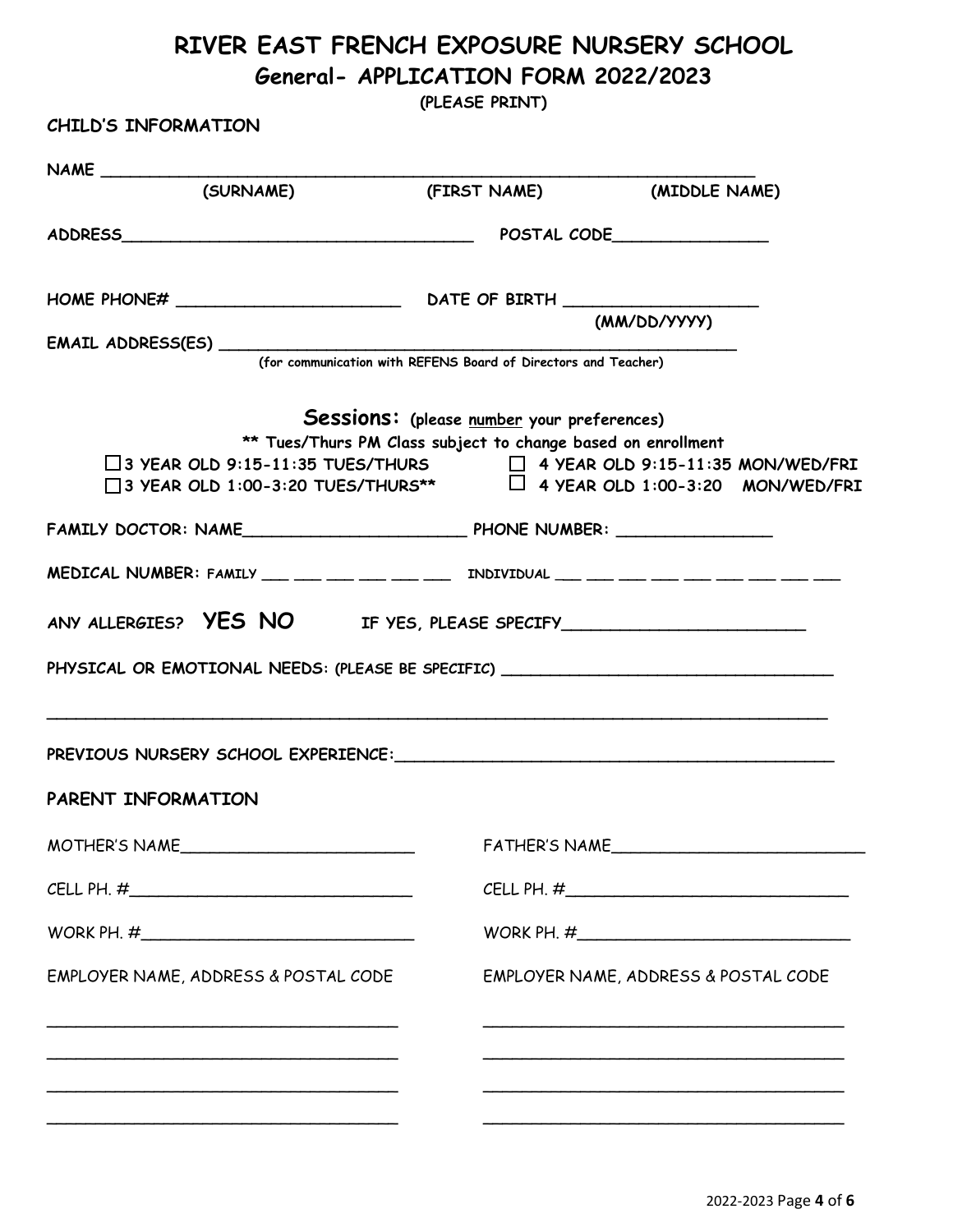# **EMERGENCY CONTACT: (IF PARENT IS UNAVAILABLE)**

| NAME                                                  |                                                                                                                                                                                                                                |            |           |    |
|-------------------------------------------------------|--------------------------------------------------------------------------------------------------------------------------------------------------------------------------------------------------------------------------------|------------|-----------|----|
|                                                       |                                                                                                                                                                                                                                |            |           |    |
|                                                       | WORK ADDRESS________________________________WORK/CELL PH #______________________                                                                                                                                               |            |           |    |
|                                                       | PICK UP INFORMATION                                                                                                                                                                                                            |            |           |    |
|                                                       |                                                                                                                                                                                                                                |            |           |    |
|                                                       | IN ADDITION TO MOM AND DAD THESE INDIVIDUALS CAN PICK-UP OUR CHILD:                                                                                                                                                            |            |           |    |
| Name                                                  | Relationship to child                                                                                                                                                                                                          | Phone $#$  |           |    |
| Name                                                  | Relationship to child                                                                                                                                                                                                          | Phone #    |           |    |
| Name                                                  | Relationship to child                                                                                                                                                                                                          | Phone $#$  |           |    |
| SHOULD WE BE AWARE OF ANY LEGAL CUSTODY ARRANGEMENTS? |                                                                                                                                                                                                                                | <b>YES</b> | <b>NO</b> |    |
|                                                       | ADDITIONAL INFO: University of the contract of the contract of the contract of the contract of the contract of the contract of the contract of the contract of the contract of the contract of the contract of the contract of |            |           |    |
|                                                       | Do you have any special talents, skills, or connections that could benefit our nursery school?                                                                                                                                 |            |           |    |
|                                                       | Are you interested on becoming more involved with the River East French Exposure Nursery School?                                                                                                                               |            |           |    |
| <b>Board of Directors:</b><br>Yes<br>No               | Paid- After Class Teachers Assistant? Yes                                                                                                                                                                                      |            |           | No |
|                                                       |                                                                                                                                                                                                                                |            |           |    |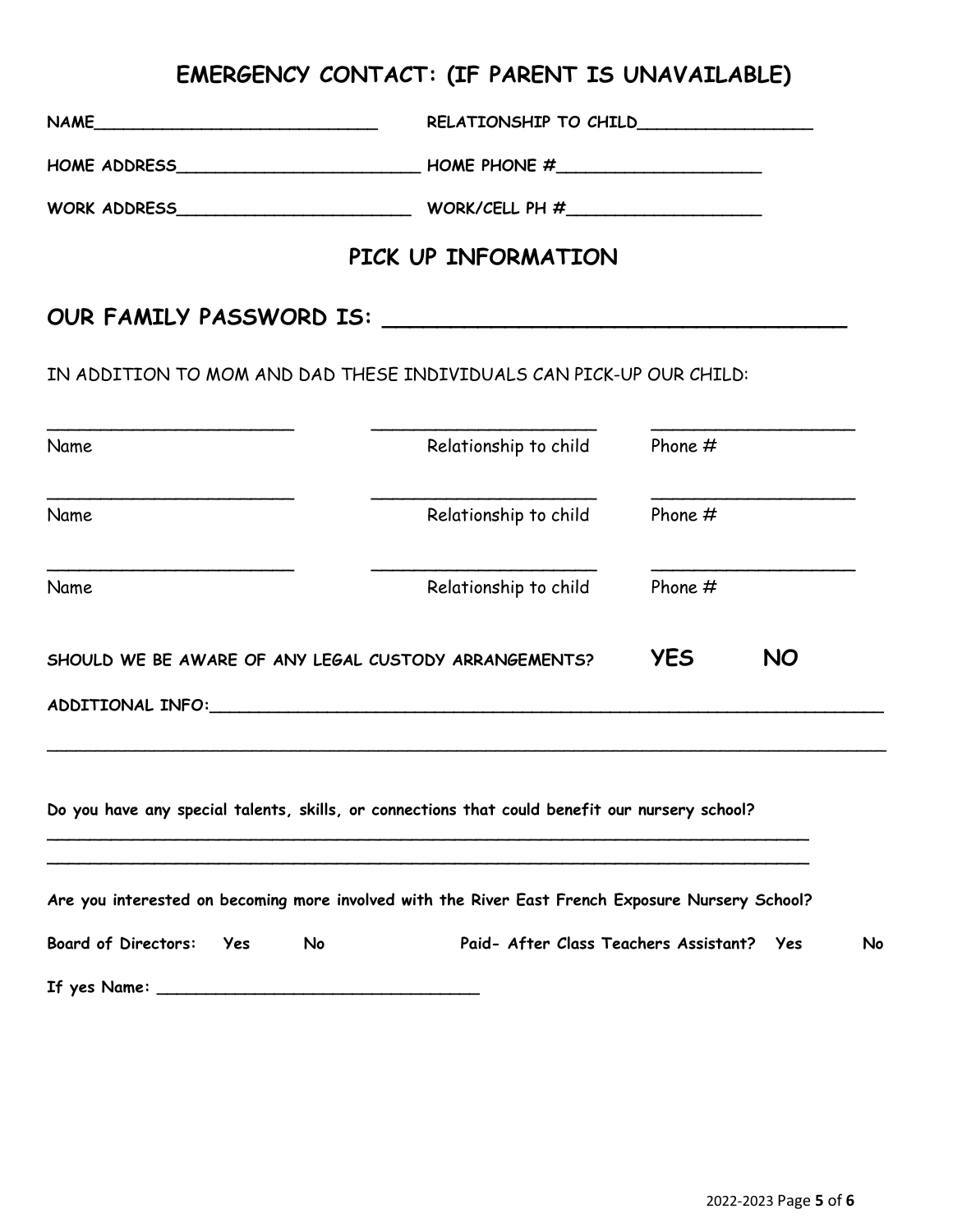#### **RIVER EAST FRENCH EXPOSURE NURSERY SCHOOL PARENT/GUARDIAN AGREEMENT**

**(Prior to July 1st 2022)**

#### **Please sign to indicate your agreement with the statements below.**

- Upon becoming a member, I agree to be bound to and abide by the policies of the co-operative as stated in the Parent Handbook. Please initial here to confirm that the Parent Handbook has been read.
- I agree that, as a parent/guardian, I will be committed to co-teach on a regular rotation schedule. All volunteers in the REFENS classroom must submit a completed and approved Background Check Package\* **prior to the child(ren)'s first class**.
- I agree that if a receipt for the Background Check\* process has not been submitted within 30 days of the child(ren)'s registration date, a written warning and a fine of \$50.00 will be imposed upon the parent/guardian;
- I further agree that if a completed Background Check package\* is not submitted within 60 days of the child(ren)'s registration date, automatic and immediate withdrawal of the child from REFENS will occur. There will be no refund of the current month's fees and all regular withdrawal policies remain in place.
- I have read the application form and enclose one current cheque to cover the Membership Fee of \$40.00 and the Annual Tuition Deposit.
- I understand that the post-dated cheques covering the balance of the tuition are due on the *FIRST DAY OF SCHOOL.*
- I give permission for my child to take part in activities and outings planned and supervised by REFENS staff.
- Should an accident, loss, damage, or theft of any belongings occur, I release the River East French Exposure Nursery School Co-op from any liability.
- I give permission to the REFENS staff to seek any required medical treatment for my child in an emergency if a parent/guardian cannot be reached.
- I agree to participate in fundraising initiated by the REFENS Board of Directors.
- I understand that, should I withdraw my child BEFORE January 31st, the post-dated cheques not yet due will be returned. If I withdraw my child AFTER January 31<sup>st</sup>, February to May cheques are NON-REFUNDABLE. The Membership Fee and Tuition Deposit are NON REFUNDABLE.
- I understand that a Withdrawal Form is mandatory when withdrawing my child from the program.
- Should REFENS deem it necessary to terminate the stay of any child or parent/guardian in the program then the post-dated cheques not yet due will be returned; however, the Membership Fee and the Tuition Deposit are NON REFUNDABLE.

\*Criminal Record Background Check Including Vulnerable Sector Search (CRBC-VS), Child Abuse Registry Self-Checks (CARSC), Criminal History Disclosure Statement (CHDS) and Licensee Background Check Verification Declaration (LBCVD).

I have read and signed the Personal Information Consent Form.

*(For alumni: There is already one on file for \_\_\_\_\_\_\_\_\_\_\_\_\_\_\_\_\_\_\_\_\_\_\_\_\_\_\_\_\_\_\_\_\_)*

*Sibling's/Child's name*

Parent/Guardian signature Witness Signature

Date Date

\_\_\_\_\_\_\_\_\_\_\_\_\_\_\_\_\_\_\_\_\_\_\_\_\_\_\_\_\_\_\_\_\_ \_\_\_\_\_\_\_\_\_\_\_\_\_\_\_\_\_\_\_\_\_\_\_\_\_\_\_\_\_\_\_

\_\_\_\_\_\_\_\_\_\_\_\_\_\_\_\_\_\_\_\_\_\_\_\_\_\_\_ \_\_\_\_\_\_\_\_\_\_\_\_\_\_\_\_\_\_\_\_\_\_\_\_\_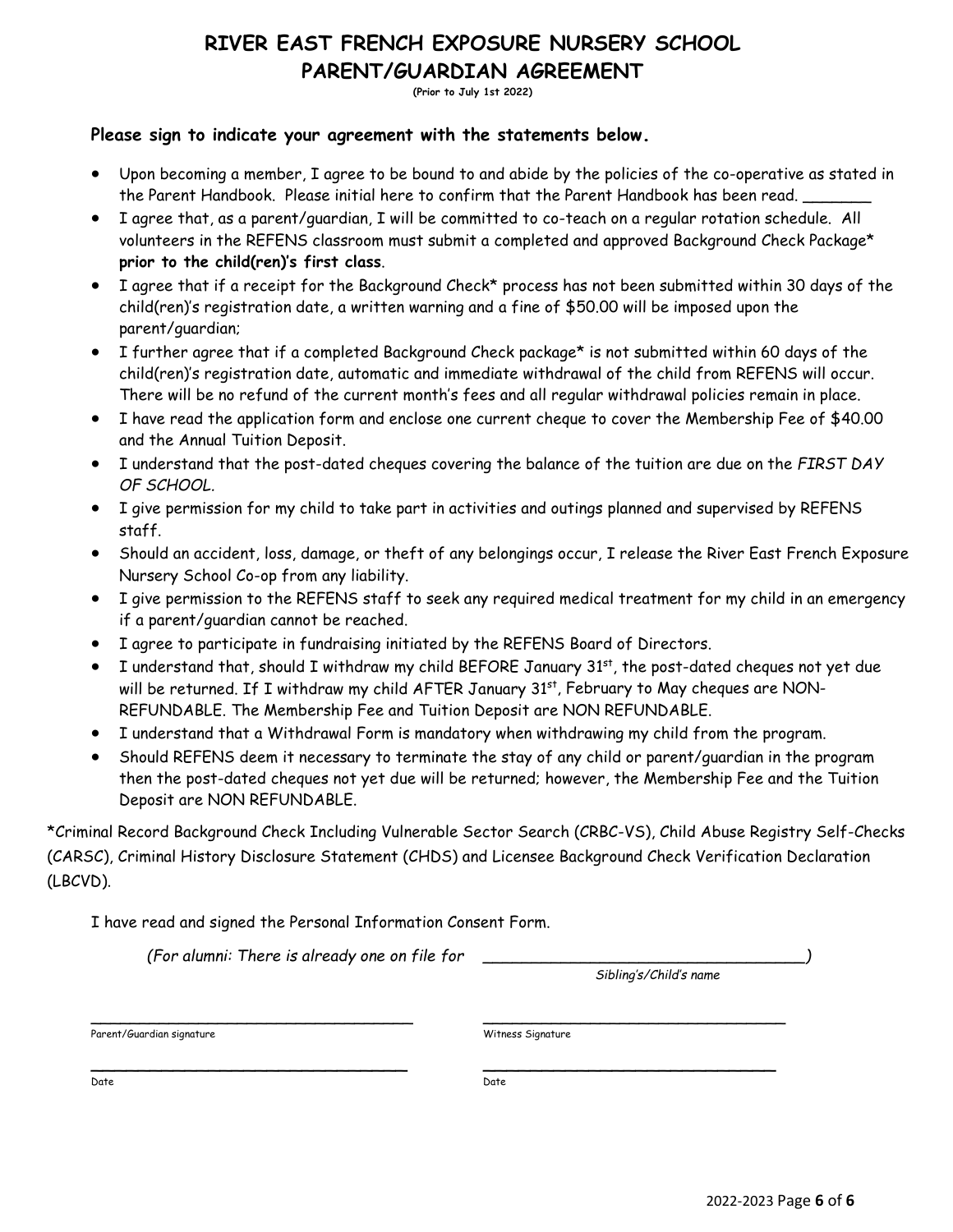# **RIVER EAST FRENCH EXPOSURE NURSERY SCHOOL CO-OPERATIVE INC.**

(REFENS)

## **PERSONAL INFORMATION CONSENT FORM**

This Form applies to each of the children named below who will be attending REFENS and who are herein collectively called the "*Child(ren)*".

\_\_\_\_\_\_\_\_\_\_\_\_\_\_\_\_\_\_\_\_\_\_\_\_\_\_\_\_\_\_\_\_\_\_\_\_\_\_\_\_\_\_\_\_\_\_\_\_\_\_\_\_\_\_\_\_\_\_\_\_\_\_\_\_\_\_

LAST NAME (in CAPITAL letters please) then first name

By signing below, I hereby consent to REFENS:

- a) collecting:
	- (i) all of the personal information included in any form in the Registration Package that I may complete and give to REFENS about the Child(ren), me and any other individual whose personal information is included in the Registration Form, and
	- (ii) any additional personal information regarding the Child(ren), me and/or any such other individual that REFENS may reasonably require and collect by way of additional documents and/or interviews/meetings;
- b) collecting any additional personal information included in any other document that I may complete and/or give to REFENS about the Child(ren), me and any other individual whose personal information is included in that document - for example:
	- (i) a Child Information Record,
	- (ii) a Family Information Record,
	- (iii) a Pre-Authorized Payments Form,
	- (iv) a Custody Arrangements Agreement,
	- (v) a Medication Administration/Authorization Form,
	- (vi) an Emergency Medical Attention Form,
	- (vii) a Daily Care Record,
	- (viii) a Food Allergy Action Plan, and
	- (ix) any Special Needs Form,

(collectively, the "*Other Forms*", and with the Registration Form, any Subsidy Form and all Other Forms being herein collectively called the "*Forms*");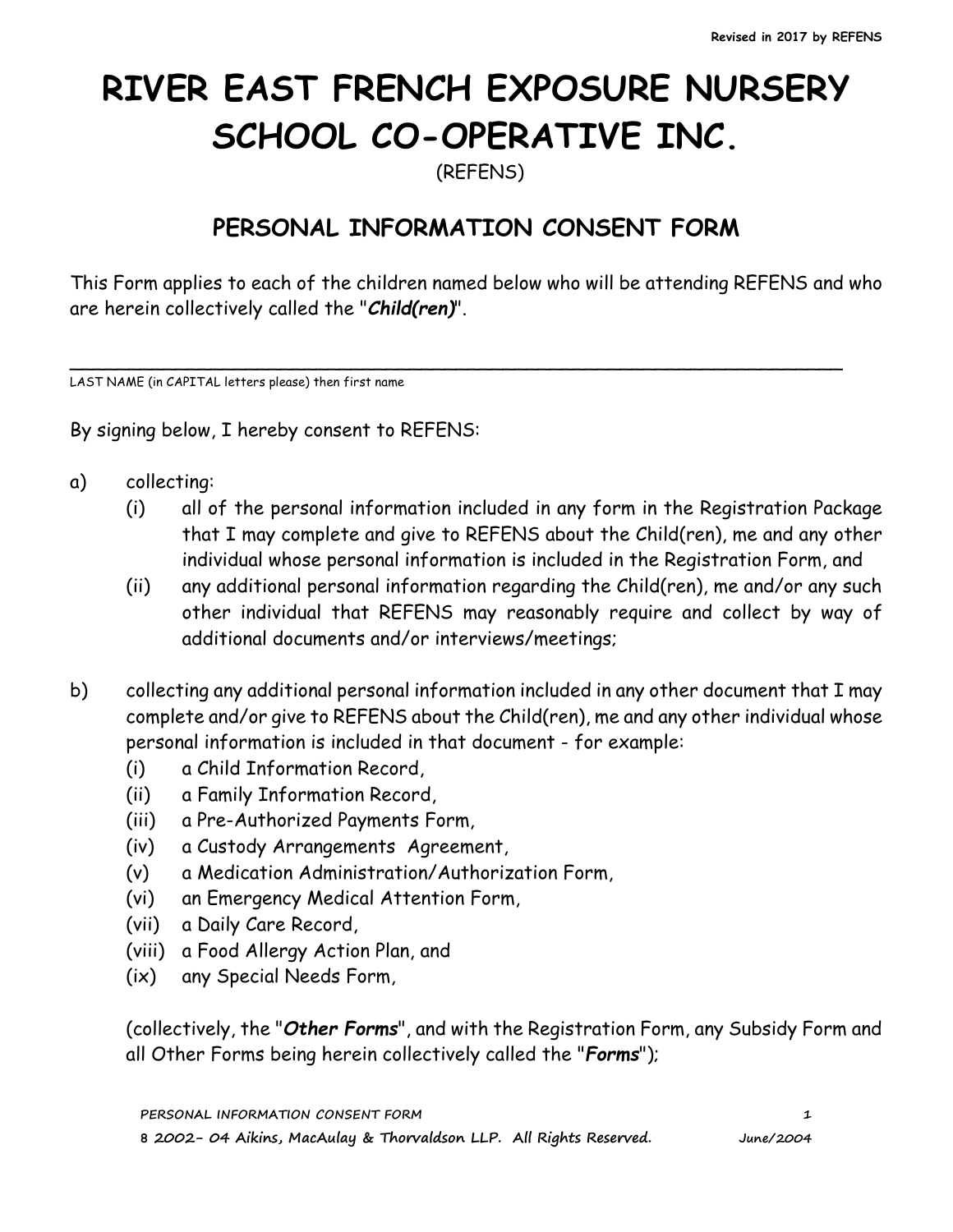- c) collecting, on an ongoing basis, additional personal information about the Child(ren), me and any other individual who is referred to in any Form (a "*Named Individual*"), as reasonably required at any time by REFENS to provide for:
	- (i) the physical, emotional, social and intellectual well being and safety of the Child(ren), or
	- (ii) the general administration and operation of REFENS (which includes record keeping, debt collection and fund-raising activities);
- d) using all of the personal information included in any Form and all other personal information previously or subsequently collected by REFENS regarding the Child(ren), me and/or any other Named Individual, as reasonably required by REFENS to provide for:
	- (i) the physical, emotional, social and intellectual well being and safety of the Child(ren), or
	- (ii) the general administration and operation of REFENS (which includes record keeping, debt collection and fund-raising activities);
- e) disclosing, on a "need to know" and, where applicable, on a confidential basis, any personal information about the Child(ren), me and/or any Named Individual:
	- (i) to REFENS' employees, independent contractors (ie. people who regularly work at REFENS but who are not paid as employees), directors, therapists, volunteers (which may include parents and/or legal guardians of other children attending REFENS), work experience students and educational or regulatory observers; or
	- (ii) to any third party who requires such information in order to:
		- A. provide (or assist REFENS in providing) for the physical, emotional, social and/or intellectual well being and/or safety of the Child(ren); or
		- B. assist REFENS in its general administration and/or operations (which includes record keeping, debt collection and fund-raising activities); or
		- C. assist REFENS in providing products and/or services to the Child(ren) and/or to me; or
	- (iii) to a public authority or an agent of a public authority if, in REFENS' reasonable judgment, it appears that there is imminent danger to life or property which could be avoided or minimized by the disclosure of that information; or
	- (iv) to any third party who requires such information and who is part of REFENS' organizational group; or
	- (v) to any third party with whom REFENS is negotiating for the purpose of that third party taking over some or all of REFENS's services and/or other activities; or
	- (vi) to representatives of other licensed child care facilities if I have not promptly satisfied my debts to REFENS;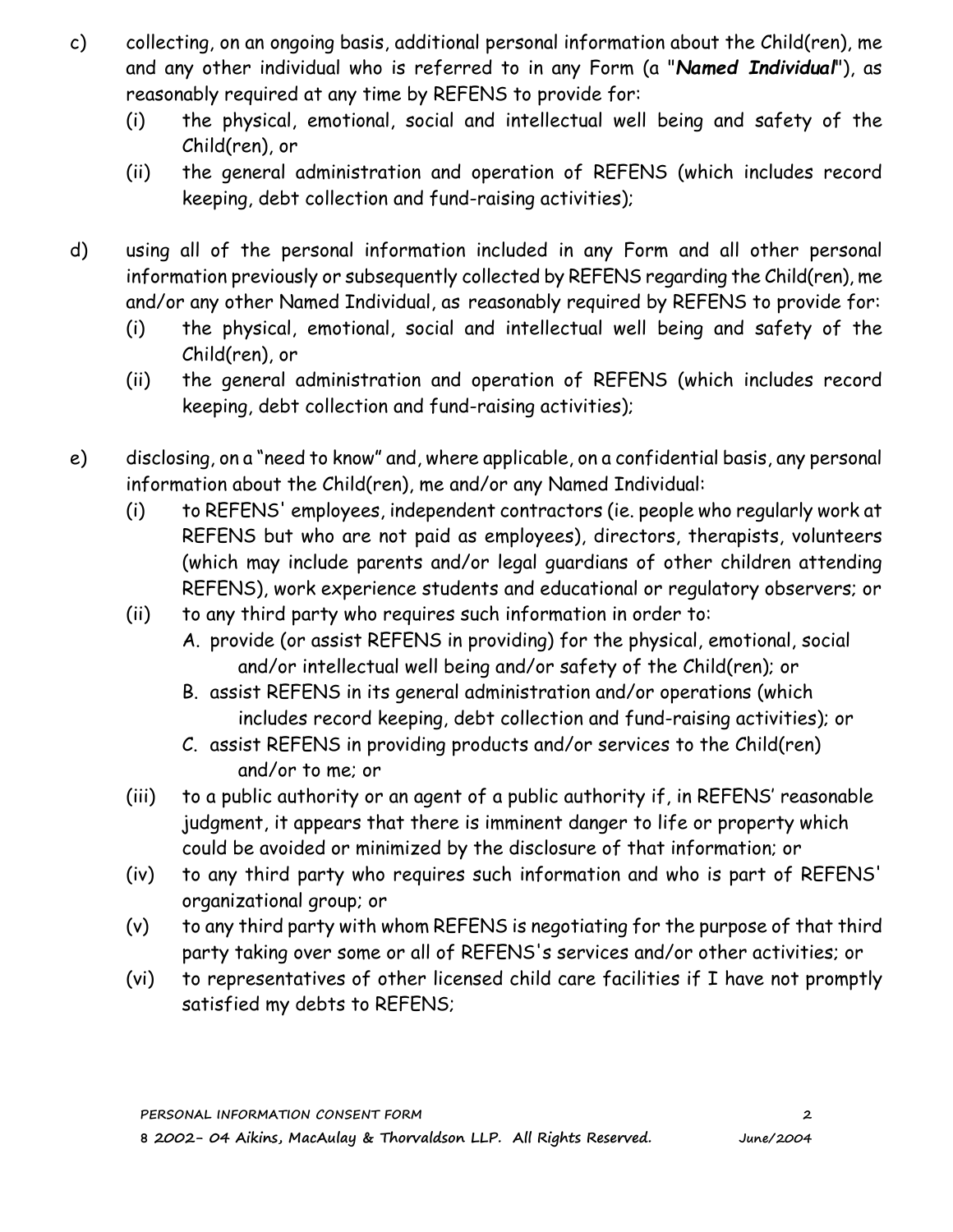- f) disclosing the name, home address, home phone number, email address(es) and parents' names of the Child(ren) in any class list produced by REFENS for the Child(ren)'s class(es) at REFENS and made available to families of children in each class/time slot;
- g) disclosing the Child(ren)'s first name and the first initial of the Child(ren)'s surname on a name tag (whenever other children in REFENS are given name tags) on the Child(ren)'s clothing and on various items throughout REFENS; for example, a sign-in/sign-out sheet, an allergy sheet, a cubical, a locker and a notebook or scrapbook;
- h) disclosing (and celebrating) the Child(ren)'s birthday(s);



CHECK THIS BOX IF YOU DO NOT WANT YOUR CHILD(REN)'S BIRTHDAY(S) DISCLOSED OR CELEBRATED.

- i) allowing appropriate photographs and/or videos of the Child(ren) to be taken by therapists, by work experience students and by educational or regulatory observers while they are at REFENS;
- j) taking appropriate photographs and/or videos (or allowing appropriate photographs and/or videos to be taken) of the Child(ren) and using any such photograph and/or video in REFENS' program activities, archives and/or promotional materials; and
	- $\blacksquare$

CHECK THIS BOX IF YOU DO NOT WANT YOUR CHILD(REN)'S PICTURE TO BE TAKEN FOR THIS PURPOSE.

- k) allowing appropriate photographs and/or videos of the Child(ren) to be taken by:
	- (i) employees of REFENS for their personal records; or
	- (ii) employees of REFENS as a record of classroom activities (a photo CD will be distributed to each family in the class at the end of the school year), or
	- CHECK THIS BOX IF YOU DO NOT WANT YOUR CHILD(REN)'S PICTURE TO BE TAKEN FOR THIS PURPOSE.
	- (iii) representatives of the media or of any granting organization, for use in any media coverage, article or promotional materials; or
	- $\mathbb{R}^n$ CHECK THIS BOX IF YOU DO NOT WANT YOUR CHILD(REN)'S PICTURE TO BE TAKEN FOR THIS PURPOSE.